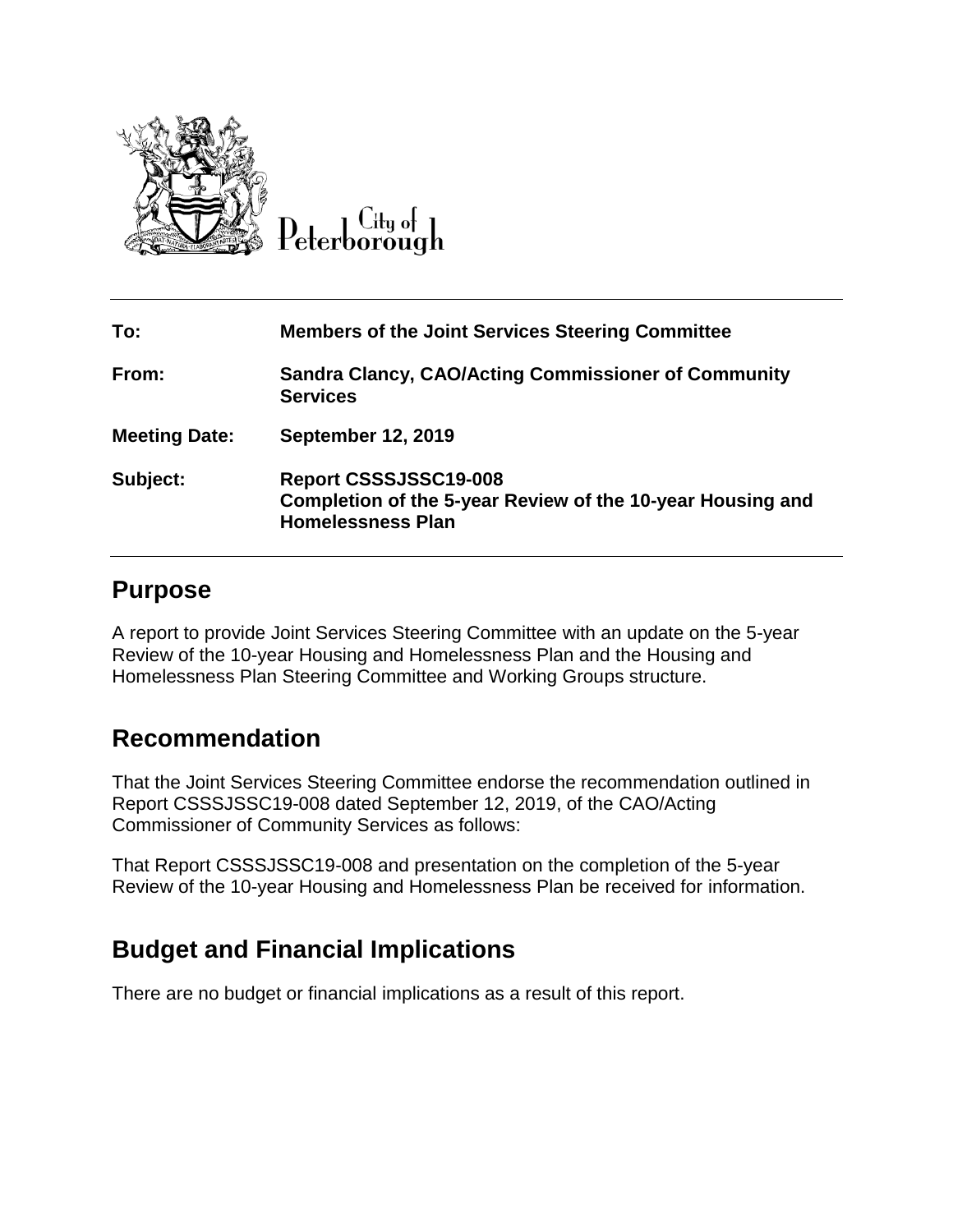# **Background**

The 10-year Housing and Homelessness Plan (Plan) for the City and County of Peterborough was implemented in 2014. A 5-year review (Review) of the Plan has now been conducted five years after it was launched. This is a requirement of the Province but was well supported by the City, as Service Manager for the City and County of Peterborough. The opportunity to align the Plan with current priorities will ensure it reflects the current needs and voices of the community. An infographic with some highlights from the Review is attached as Appendix A.

The Ministry of Municipal Affairs and Housing (Ministry) requires that the Review document is submitted to the Province prior to Council approval. The Review document and the "What We Heard" in community consultations companion document will be submitted to the Province by September 30, 2019. The Ministry has advised that staff will receive feedback within 90-days. When edits have been made, members of the Housing and Homelessness Plan Steering Committee will receive the Review. Staff will report back to City and County Councils to provide the complete Review document, supporting materials, and updates.

### **Guiding Principles**

Part of the focus of the process of the Review was to revisit the principles of housing and homelessness work. The creation of the new guiding principles included extensive consultation with the community, including facilitated sessions in November 2018 and February 2019. A summary of the new Guiding Principles for the Homelessness System and the Housing and Homelessness Plan Steering Committee is attached as Appendix B.

### **Public Consultation**

A full report on "What We Heard" is included as a companion document to the Review. It summarizes the feedback we gathered from 576 community members, including those with lived experience. Facilitated sessions were a large part of the thorough consultation. The voices of the community are included in the Review, especially when establishing new guiding principles, goals and objectives. A "Community Summary of What We Need" document is attached as Appendix C.

### **Needs Assessment**

Peterborough City and County are facing community challenges in the housing and homelessness sector. This has become a crisis for many of our residents, with homelessness as a critical concern. The realities of this housing crisis were described by many of the residents that we spoke with during consultations. Their voices will continue to be heard as we work alongside our partners to accomplish the new targets that have been set to end homelessness and improve the housing landscape.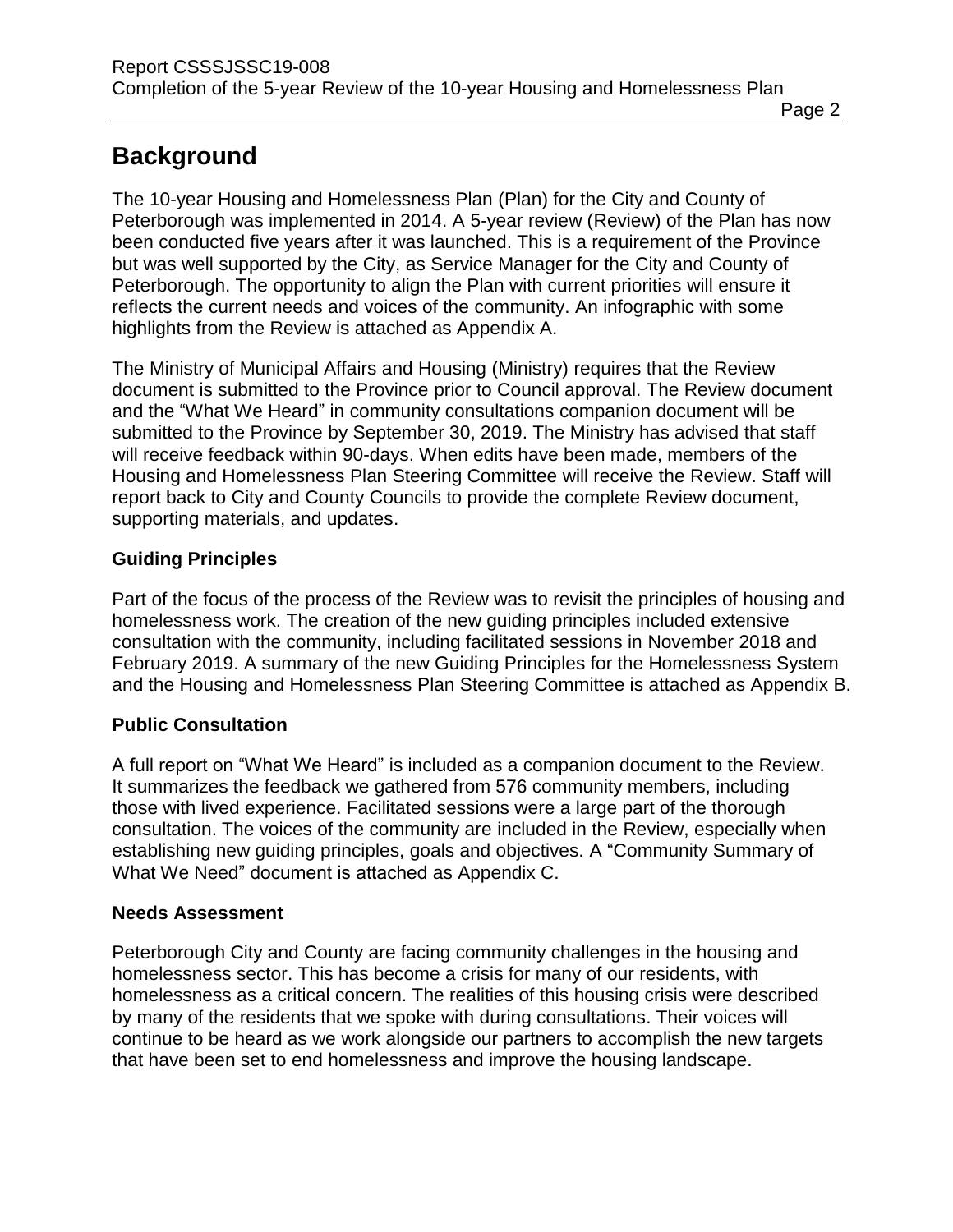Page 3

Some of the factors that contribute to this crisis are:

- lack of housing stock and unaffordable new development
- high competition for rental units
- high housing costs and low incomes
- low apartment turnover
- high costs of homeownership

To meet the needs identified in the updated assessment and the goals developed with community consultation, our resources should be dedicated to those with the greatest needs first.

#### **Priority Areas**

The feedback that we received informed the new two priority areas:

- Ending Homelessness and Staying Housed; and
- Building Housing.

#### **Ending Homelessness and Staying Housed**

Since 2014, the work to end homelessness in Peterborough City and County has resulted in an average of 349 households moving from homelessness to housing each year. Ending homelessness remains a top priority, with an overarching goal of reaching "functional zero" by 2025. "Functional zero" means that homelessness is an experience that is prevented (if possible); rare, brief, and non-recurring when it does occur.

In 2018, the City of Peterborough joined other communities such as Medicine Hat, AB and the City of Kawartha Lakes, ON in the Built for Zero Campaign. This campaign uses evidence-based strategies to end homelessness. Two key strategies that have been implemented in Peterborough are a Coordinated Access System and a By-Name Priority List. These strategies use a Housing First approach and are designed to rapidly connect people with the housing and supports that they need.

In 2018/19, OrgCode Consulting Inc (OrgCode) was engaged to do an operational review of the Homelessness and Re-housing System in Peterborough City and County. OrgCode is a leading resource for ending homelessness in communities. Many of their recommendations are currently in progress and others are included in the new Ending Homelessness & Staying Housed goals and objectives of the Plan.

The needs assessment data, Steering Committee and community consultation input were consolidated into the goals for Ending Homelessness. The objective in producing the refreshed goals was to condense them into manageable commitments that we believe are achievable in partnership with the community and that reflect the areas of highest priority. The Strategic Direction for Ending Homelessness & Staying Housed is attached as Appendix D. Strategic Directions are a summary of more detailed goals with targeted dates and measurements.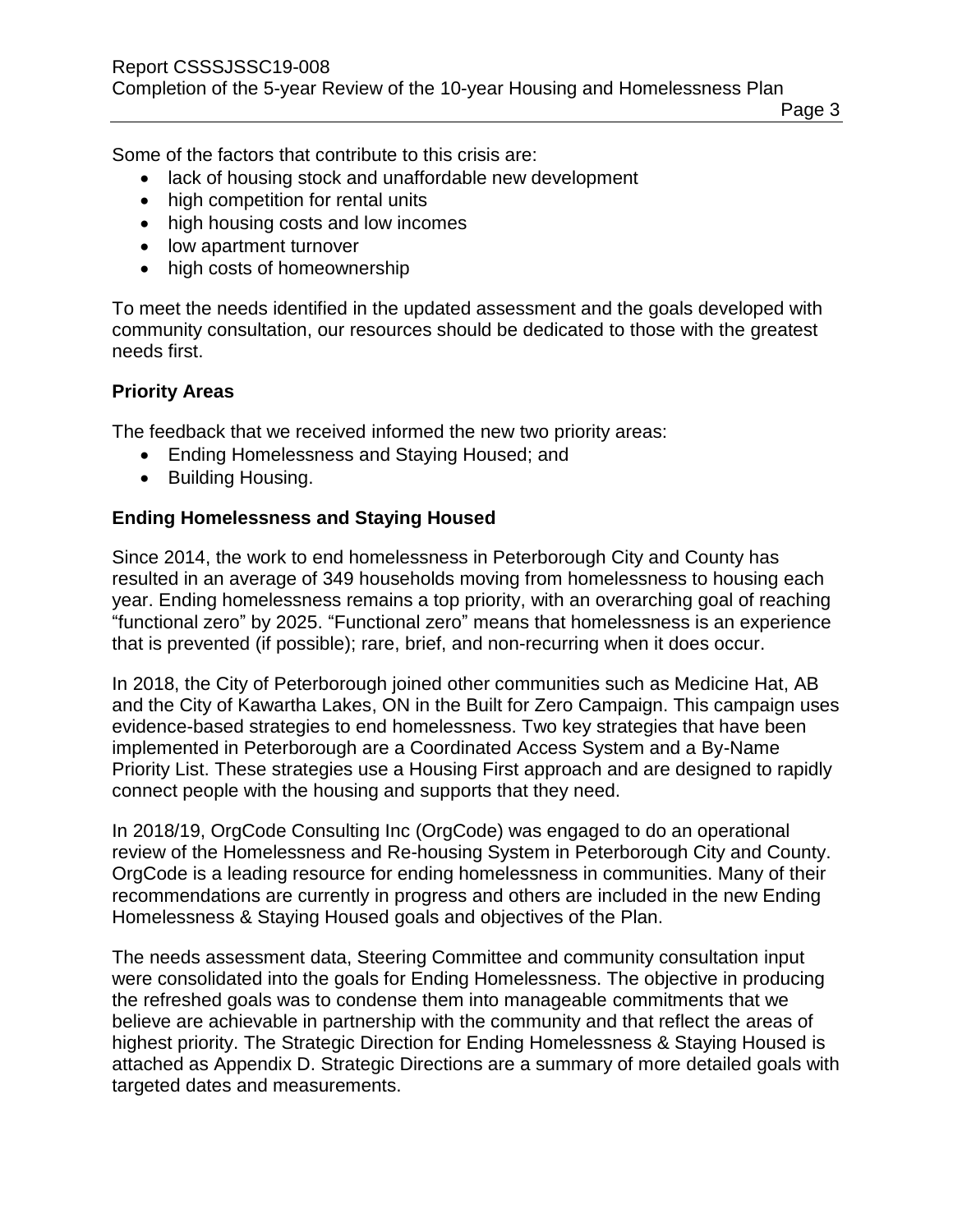#### **Building Housing**

Research and the experiences of community members tell us that there needs to be more affordable options for people looking to rent and those looking to buy. Finding ways to build housing also has become a top priority that is reflected in the new goals and objectives.

As part of the Review process, OrgCode Consulting Inc. was contracted to prepare a housing forecast model for the City and County of Peterborough for the next 10 years, based on the most financially vulnerable members of our community. To prepare the housing forecast, City staff provided over 25 points of local data to determine current and future needs within Peterborough City and County, including all of the townships. A summary of the results is attached is Appendix E.

The Building Housing goals and objectives of the revised Plan center around meeting these targets as well as finding internal capacity in our existing system. The Strategic Direction for Building Housing is attached as Appendix F. Strategic Directions are a summary of more detailed goals with targeted dates and measurements.

#### **Housing and Homelessness Plan Steering Committee**

Staff need the support and assistance of community partners to meet the goals and objectives of the revised Plan. This requires a cohesive approach that is action-driven and includes the voices of people with lived experience and key members from the community. As a result, the Housing and Homelessness Plan Steering Committee (Steering Committee) was established in 2018.

As outlined in their Initial Terms of Reference, the Steering Committee provides guidance and input to the Service Manager into the work of the Plan. Achievements to date include supporting the development of the 5-year Review, which includes goals and measurable outcomes. With that work now completed, the Steering Committee can focus on moving forward with the work of the Plan. This includes supporting the Service Manager in establishing the new Working Group structure and providing input, advice and direction as needed into the effective coordination of the housing and homelessness service system.

The Initial Terms of Reference that guides the Steering Committee will be updated before December 31, 2019. Staff will bring recommendations for endorsement of changes to the Terms of Reference to Joint Services Steering Committee meeting.

#### **Working Groups**

Action-driven Working Groups are being formed and are dedicated to achieving the new targets. With the new Strategic Priorities, there will be just two Working Groups that will be reporting to the Steering Committee rather than the three that were considered in 2018.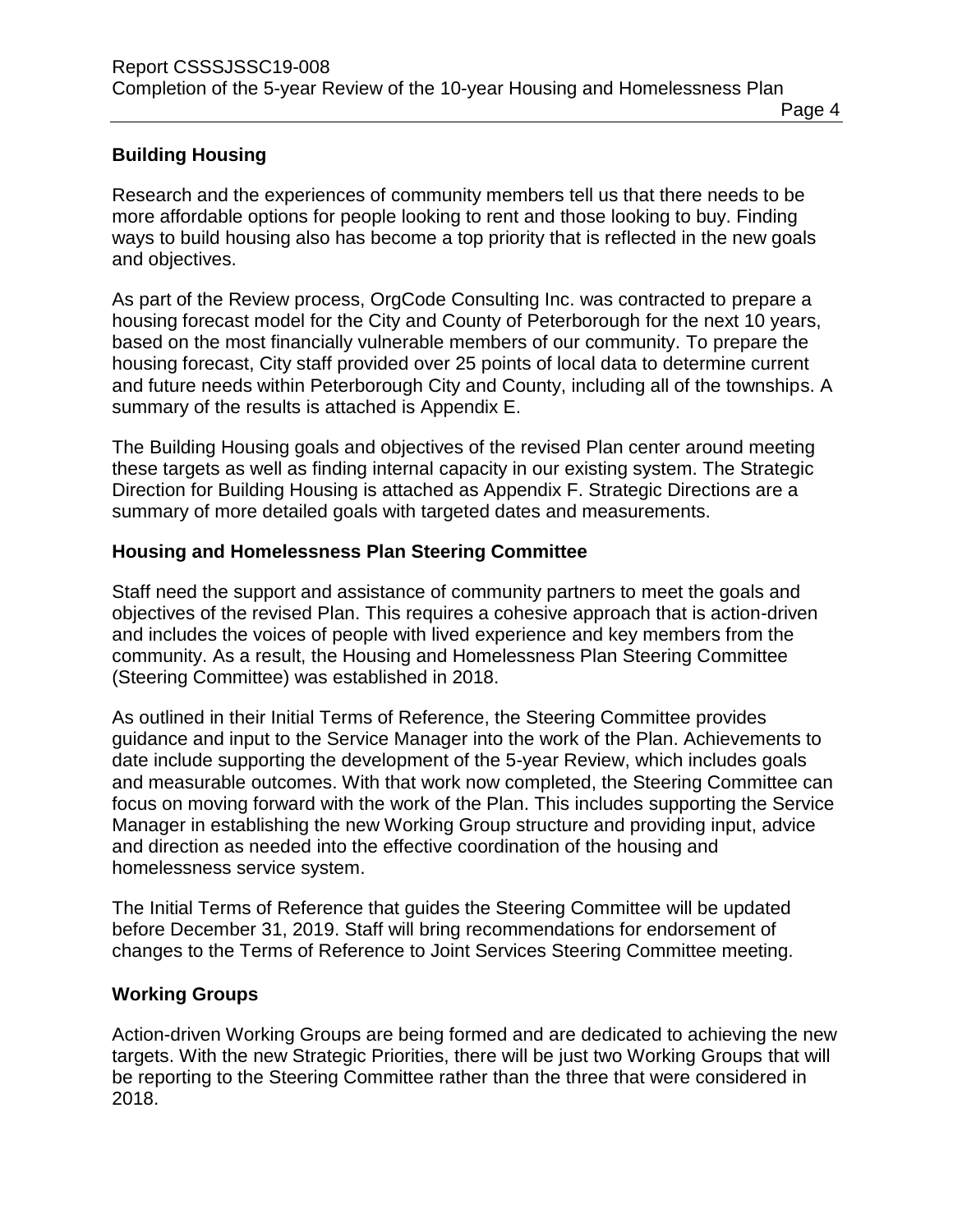The two Working Groups: Ending Homelessness & Staying Housed and Building Housing, will have work plans that action the goals of the Plan. The City and the community will co-chair each of the Working Groups, who will keep the Steering Committee apprised of progress.

A new graphic showing how work is shared among the Housing and Homelessness Plan Steering Committee and Working Groups is included as Appendix G.

### **Summary**

The 10-year Housing and Homelessness Plan has been updated to reflect current priorities. To meet the two new Strategic Priorities of Ending Homelessness & Staying Housed and Building Housing, resources should be allocated to those at greatest need first.

The Steering Committee guides the work of the Plan. It includes people with lived experience and key community partners in the City and County of Peterborough. Actionoriented Working Groups are being set up to complete the work identified in the Plan. These Working Groups will be accountable to the Steering Committee.

There is much that is happening quickly in the housing and homelessness sector in Peterborough and in many ways, the Review will represent a snapshot in time of when it was created.

Submitted by,

Sandra Clancy CAO/ Acting Commissioner, Community Services

#### **Contact Names:**

Rebecca Morgan Quin Manager of Housing Services Social Services Division, Community Services Department Phone: 705-742-7777 Ext. 1501 Toll Free: 1-855-738-3755 Ext. 1501 Fax: 705-742-5218 E-Mail: RMorgan-Quin@peterborough.ca